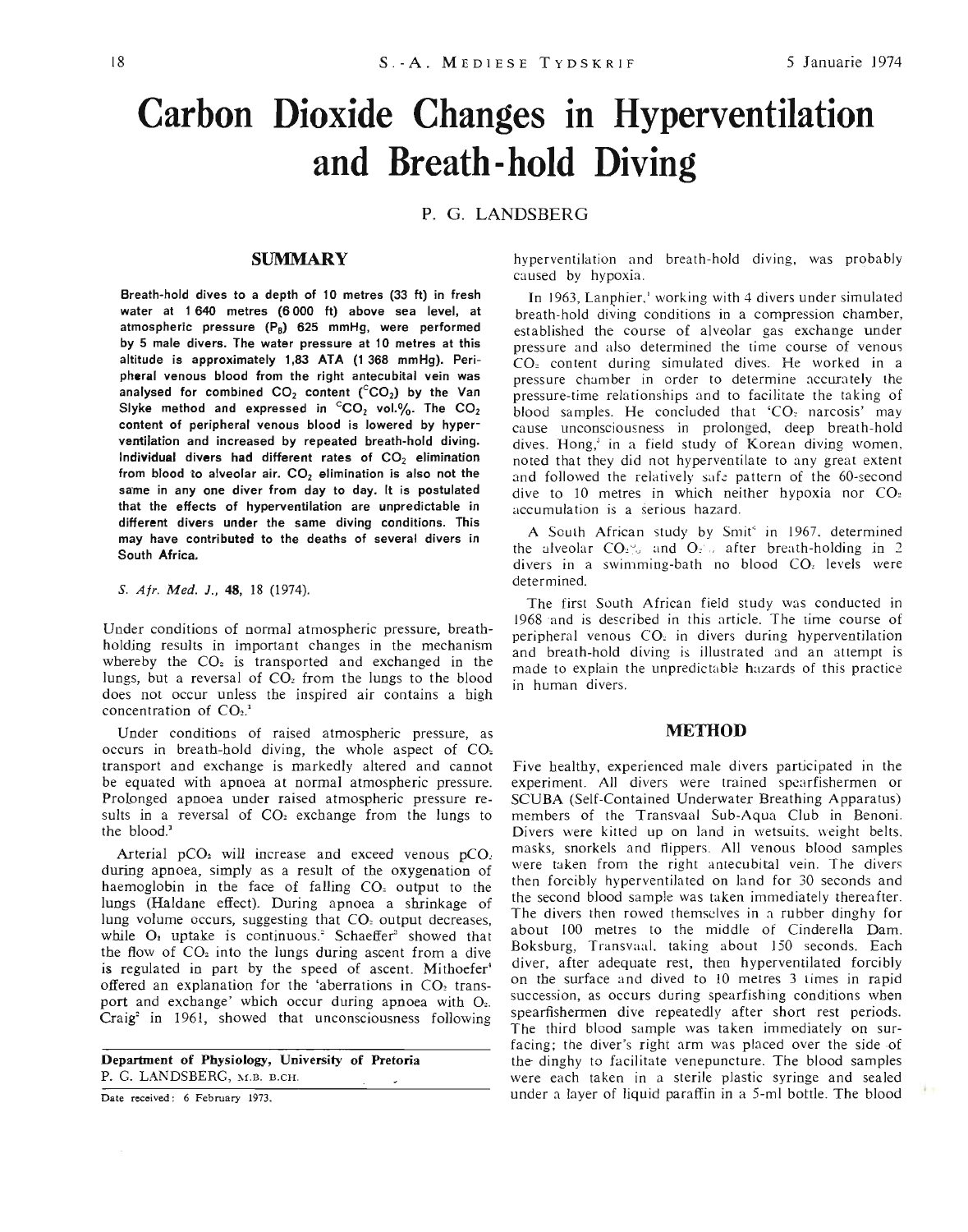was taken between 1600 and 1800 on 31 March 1968, and analysed on 1 April 1968, in the SAIMR laboratory at the Boksburg-Benoni Hospital.

## **RESULTS**

The divers did not over-exert themselves and surfaced as soon as the desire to breathe was apparent. All divers managed the three 10-m dives within about 60 seconds. All divers became dizzy during and immediately after forced hyperventilation for 30 seconds on land.<sup>6</sup> Hyper-



Fig. 1. CO<sub>2</sub> content of peripheral venous blood during hyperventilation and breath-hold diving.

ventilation before diving was just as forced as on land and 3 divers (B, C, D) were still dizzy on surfacing. At no time were any of the divers distressed. The CO: content of the peripheral venous blood was determined by the Van Slyke method and expressed in volume % (Table I). Means were determined for each group of blood samples and the standard deviations were calculated (Table 1). The time course of CO<sub>2</sub> content (°CO<sub>2</sub>) in vol. % for resting, hyperventilation and 3 dives to 10-m levels, is shown in Fig. 1.

|  |                                     |  | TABLE I. AVERAGE VALUES AND STANDARD DEVIATIONS |
|--|-------------------------------------|--|-------------------------------------------------|
|  | OF CO <sub>2</sub> LEVELS IN DIVERS |  |                                                 |

|      | Resting | Hyperventilate | Hyperventilate<br>and dive |
|------|---------|----------------|----------------------------|
|      | 47,5    | 44,7           | 55,1                       |
|      | 46.5    | 47,5           | 58,9                       |
|      | 51,3    | 49,7           | 55,1                       |
|      | 52,2    | $-52,2$        | 54,1                       |
|      | 54,1    | 55,1           | 47,5                       |
| Mean | 50,3    | 49.7           | 54,1                       |
| SD   | 1,27    | 1.62           | 1,66                       |
|      |         |                |                            |

### **DISCUSSION**

### Interpretation of Results (Fig. 1)

When considering the mean values  $°CO_2$  vol.  $\% \pm SD$ it was found that: (i) the resting  $°CO_2 = 50.3$  vol. % in this group of divers; (ii) this decreases to 49,7



Fig. 2. Comparison of the results of this study on hyperventilation and breath-hold diving with those of Lanphier on simulated breath-hold diving without hyperventilation.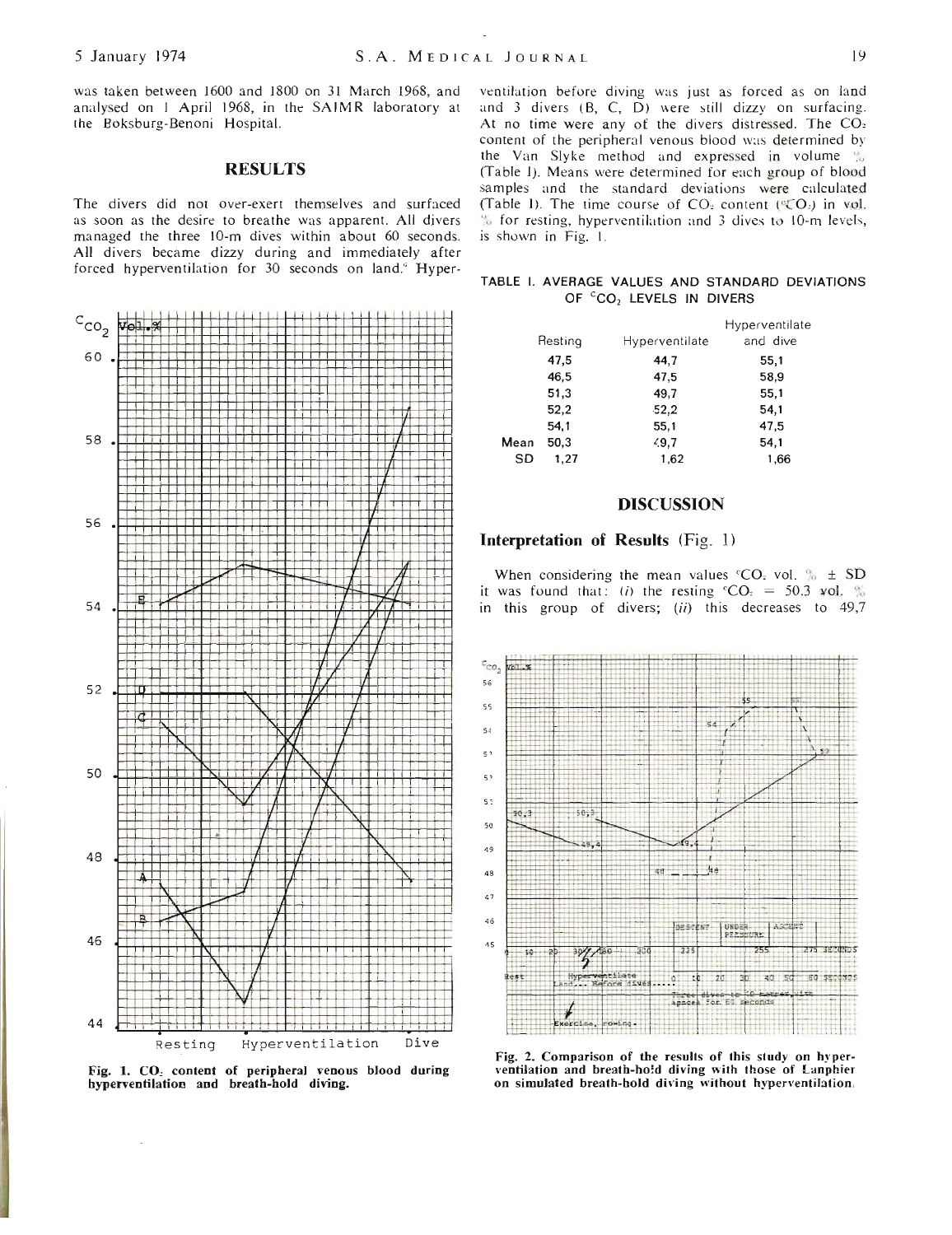vol. <sup>o</sup> after forced hyperventilation, (iii) this increases to 54,1 vol. % after forced hyperventilation and repeated breath-hold diving; (iv) because of the relationship between <sup>c</sup>CO. vol. % and the pCO<sub>2</sub> in the peripheral venous blood of divers, it may be concluded that in general the peripheral venous blood CO<sub>2</sub> levels in trained divers are reduced by hyperventilation and increased by repeated breath-hold diving; (v) this is not true in all cases as divers show a variation in the diffusion of CO<sub>2</sub> in and out of the blood



stream. This may possibly explain the unpredictable nature of the effects of hyperventilation in divers.

#### Time Course of 'CO: in Breath-hold diving  $(Figs 2 and 3)$

Lanphier' was able to make more CO<sub>2</sub> estimations working under ary simulated dive conditions in a compression chamber without prior hyperventilation and his graph is superimposed on the graph representing the present finding (Fig. 2).

The graph in Fig. 3a is the same as the analysis graph in Fig. 1 and shows 3 different patterns of CO<sub>z</sub> content in the peripheral venous blood. The graph in Fig. 3b shows the same divers on a different occasion, when the peripheral venous CO<sub>z</sub> was measured in mmHg by the Astrupp method. The data obtained under the field conditions did not permit conversion of the graphs to the same units.

A comparison of the 2 graphs shows that only diver



Figs 3 a and b. Comparison of fluctuating CO<sub>z</sub> levels in the peripheral venous blood of divers under the same diving conditions but on different occasions.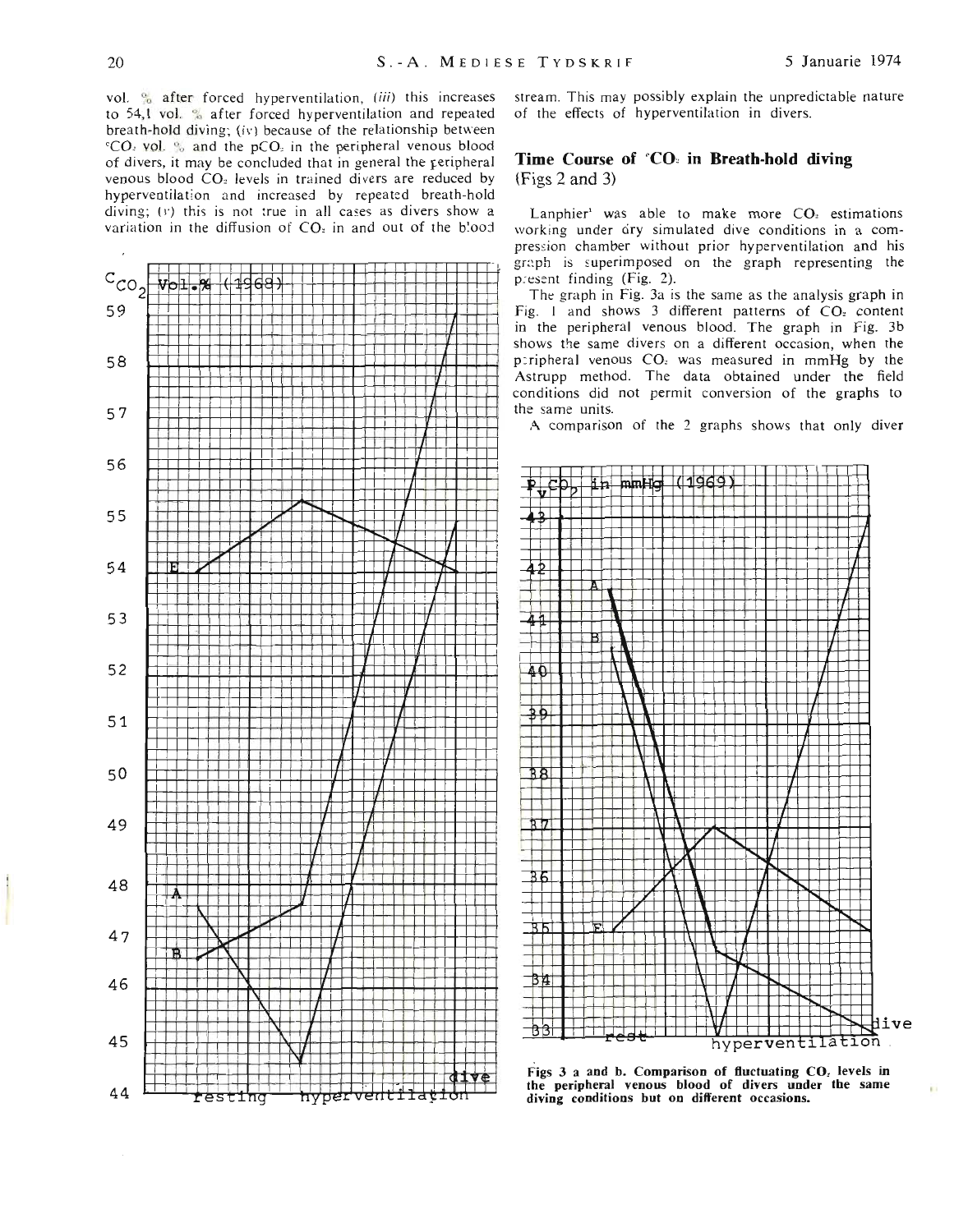E has the same pattern of peripheral venous CO, change during the hyperventilation breath-hold dive cycle, showing that it is impossible to predict the changes that take place during a breath-hold dive. The factors responsible for this are:

- 1. The different tidal volumes in divers.'
- 2. The variable rates of  $CO<sub>2</sub>$  diffusion in and out of the lungs; this cannot be measured at present.'
- 3. The physical degree of hyperventilation.
- 4. The amount of  $CO<sub>2</sub>$  produced by the exercise of hyperventilation which is added to the  $CO<sub>2</sub>$  produced during the dive.'
- 5. The activity of the diver while submerged; this may be considerable in a spearfisherman.
- 6. The time that a diver is submerged; this may be up to 90 seconds. $1,2$
- 7. The rate of ascent.'
- 8. The length of recovery period on the surface before the next dive; adequate time must be allowed to blow off the accumulated CO<sub>2</sub> from a large reservoir  $^3$
- 9. The diver may wilfully 'shut-off' or ignore the physiological alarm set up by the high blood CO, stimulating the respiratory centre and urging him to breathe.'

#### **Individual Objective Observations**

Two divers (A and C) had cyanosis of the lips on surfacing, indicating low blood 0, levels. Divers A and C showed a drop in  $°CO<sub>2</sub>$  after hyperventilation on land. This is the expected result. Divers Band E showed a rise in "CO<sub>2</sub> after hyperventilation on land (Fig. 1). Increase of CO, in the peripheral venous blood may not be readily determined after a dive because of the CO<sub>2</sub> buffering action of the blood and the decrease in peripheral blood flow during diving" and the variable rates of ascent in the diver.' Their hyperventilation may not have been sufficiently forceful to affect the buffering systems in the blood. Also the rate of diffusion of  $CO<sub>2</sub>$  in or out of the blood may differ from diver to diver-a physiological 'fluctuation'.<sup>4</sup> The CO<sub>2</sub> diffusion process also takes time and may not be reflected after 30 seconds.' Hyperventilation also increases respiratory muscular work with increased CO<sub>2</sub> production.<sup>3</sup> The diver's tidal volume will also affect his hyperventilation and CO<sub>2</sub> diffusion rate which is impossible to measure at present.<sup>7,8</sup>

These points illustrate why hyperventilation, prior to breath-hold diving to increase the period of apnoea underwater, is a physiologically dangerous practice, as the  $CO<sub>2</sub>$ decrease so produced may not regain a sufficiently high concentration during the period of apnoea to stimulate the respiratory centre to initiate breathing. They also explain why some divers are adversely affected by hyperventilation, and that the effects of hyperventilation are unpredictable at any time during the hyperventilation breath-hold dive cycle. Divers A, Band C all showed a marked rise in CO, content after apnoea. This is probably owing to the accumulation of metabolic  $CO<sub>2</sub>$  and the re-

versed CO<sub>2</sub> gradient that occurs during underwater breathhold diving.' Divers D and E, however, show a drop in "CO,. This paradoxical result may be explained by variable alveolar CO, accumulation rates found in different divers on ascent after a breath-hold dive,' depending on the rate of ascent, e.g. fast ascent-low alveolar  $CO<sub>2</sub>$ , high blood CO,. Divers D and E may have had a rapid diffusion of CO, from blood to alveolar gas,' e.g. slow ascent-high alveolar  $CO<sub>2</sub>$ , low blood  $CO<sub>2</sub>$ -and may also not have produced large amounts of metabolic CO, during their underwater stay. This paradoxical finding may also be explained by the decrease in peripheral blood flow that occurs during breath-holding, i.e. the  $°CO<sub>z</sub>$  change will not be shown as readily in the peripheral as in the central mixed venous blood."

It may be important to determine the variability of CO, diffusion gradients in the selection of personnel for diving training, especially naval divers" and submariners.

#### **CONCLUSIONS**

This experiment was initiated in part by the drowning of an expert, world-class South African spearfisherman on 8 March 1968. What were the factors which contributed to the tragic and unnecessary death of a superbly fit and very experienced diver? Spearfishermen admit that they hyperventilate, otherwise their deep diving in earch of fish becomes physiologically impossible. Hyperventilation gives them 10 - 20 seconds extra 'bottom time', as shown by Lanphier,' but increases the danger of hypoxic 'blackout'. They appear to understand the dangers of hypoxic 'black-out' on ascent. They control their hyperventilation prior to breath-hold diving and appear to heed the physiological alarms set up in their bodies urging them to the surface to breathe. **In** spite of this, several have arrived on the surface unconscious, automatically breathing a mixture of water and air through their snorkels until they overcome their hypoxia and regain consciousness, coughing, cyanosed and bewildered, yet diving again after a period of rest. Some 'dive on their watches', taking 75 seconds to dive to  $\pm$  20 metres (surface to surface). They have worked out their individual dive times by experience with previous hyperventilation and near-'blackouts'. The effects of hyperventilation in divers are unpredictable, as we cannot predict a high or low level of  $CO<sub>2</sub>$  at any point in the hyperventilation breath-hold dive cycle. It is therefore very difficult for an experienced diver who has been hyperventilating prior to breath-hold diving for many years, to be dogmatic about his ability to heed the physiological alarms that he may experience during a dive. One day he may have a perfect CO. accumulation and stimulation of his respiratory centre with rapid diffusion of  $CO<sub>z</sub>$  from blood to alveolar air taking place long before hypoxia causes unconsciousness. The next day CO<sub>2</sub> accumulation may be slow due to excessive hyperventilation, or CO<sub>z</sub> diffusion into the alveolar air may be slow due to rapid ascents, causing excessive CO<sub>2</sub> accumulation in the blood, which produces 'CO<sub>2</sub> narcosis'.<sup>1</sup> I tend to agree with Lanphier' that hypoxia, which occurs owing to the breath-holding and underwater exercise combined with these factors, will cause